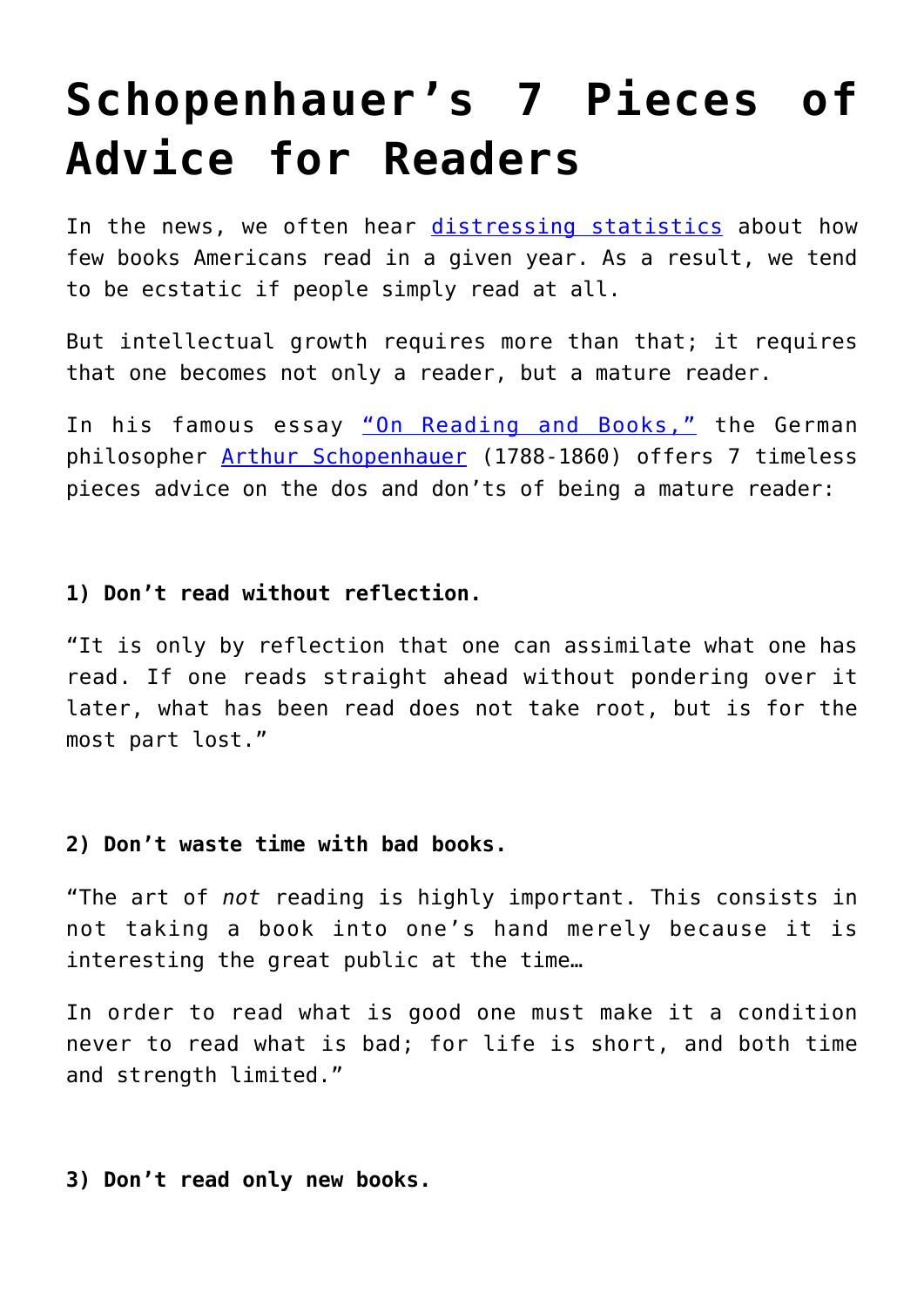"What can be more miserable than the fate of a reading public of this kind, that feels always impelled to read the latest writings of extremely commonplace authors who write for money only, and therefore exist in numbers?…

It is because people will only read what is *the newest* instead of what is the best of all ages, that writers remain in the narrow circle of prevailing ideas, and that the age sinks deeper and deeper in its own mire."

#### **4) Don't only read secondary sources.**

"Books are written sometimes about this, sometimes about that great thinker of former times, and the public reads these books, but not the works of the man himself."

#### **5) Don't just buy books; read them!**

"It would be a good thing to buy books if one could also buy the time to read them; but one usually confuses the purchase of books with the acquisition of their contents."

#### **6) Reread important books.**

"*Repetitio est mater studiorum*. Any kind of important book should immediately be read twice, partly because one grasps the matter in its entirety the second time, and only really understands the beginning when the end is known; and partly because in reading it the second time one's temper and mood are different, so that one gets another impression; it may be that one sees the matter in another light."

#### **7) Read the classics.**